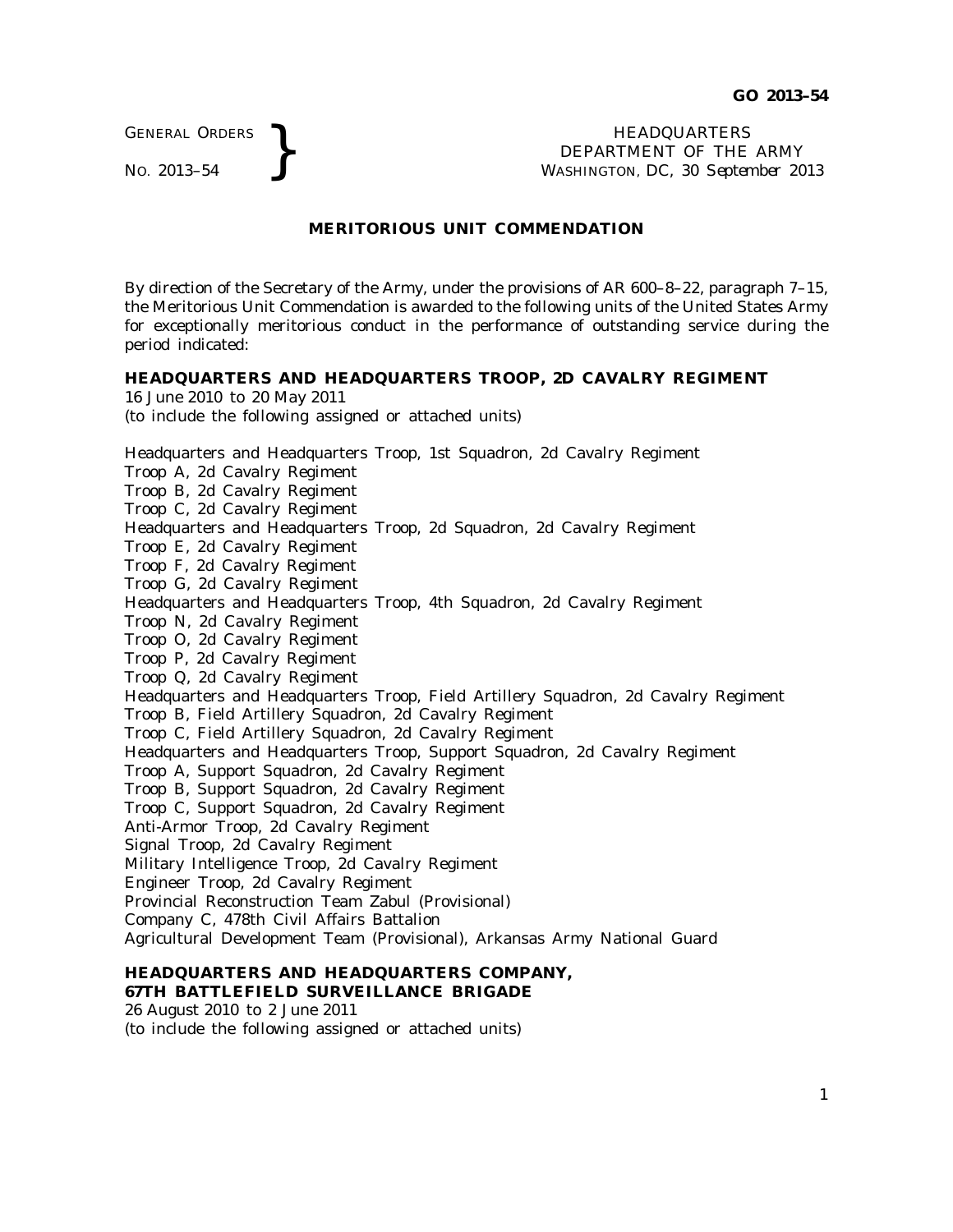Headquarters, Headquarters and Service Company, 141st Military Intelligence Battalion Company A, 141st Military Intelligence Battalion Company B, 141st Military Intelligence Battalion Company C, 141st Military Intelligence Battalion Headquarters and Headquarters Company, 325th Military Intelligence Battalion Company A, 325th Military Intelligence Battalion Company B, 325th Military Intelligence Battalion Company C, 325th Military Intelligence Battalion 67th Signal Company (Provisional) 1167th Support Company

# **HEADQUARTERS AND HEADQUARTERS COMPANY, 1ST BATTALION, 102D INFANTRY REGIMENT**

6 February 2010 to 16 November 2010 (to include the following assigned or attached units)

Company A, 1st Battalion, 102d Infantry Regiment Company B, 1st Battalion, 102d Infantry Regiment Company C, 1st Battalion, 102d Infantry Regiment Company D, 1st Battalion, 102d Infantry Regiment Detachment, Company F, 186th Support Battalion

### **HEADQUARTERS AND HEADQUARTERS COMPANY, 1ST BATTALION, 168TH INFANTRY REGIMENT**

22 November 2010 to 10 July 2011 (to include the following assigned or attached units)

Company A, 1st Battalion, 168th Infantry Regiment Company B, 1st Battalion, 168th Infantry Regiment Company C, 1st Battalion, 168th Infantry Regiment Company D, 1st Battalion, 168th Infantry Regiment

### **1ST BATTALION, 150TH ARMOR**

25 March 2004 to 29 December 2004 (to include the following assigned or attached units)

Company B, 1st Battalion, 107th Cavalry Regiment Company A, 1st Battalion, 120th Infantry Regiment Company B, 1st Battalion, 120th Infantry Regiment

### **HEADQUARTERS AND HEADQUARTERS COMPANY, 469TH SUPPORT BATTALION**

23 March 2010 to 31 January 2011 (to include the following assigned or attached units)

Detachment, 824th Quartermaster Company Detachment, 261st Ordnance Company (23 March 2010 to 29 October 2010) Detachment, 452d Ordnance Company (23 March 2010 to 29 October 2010)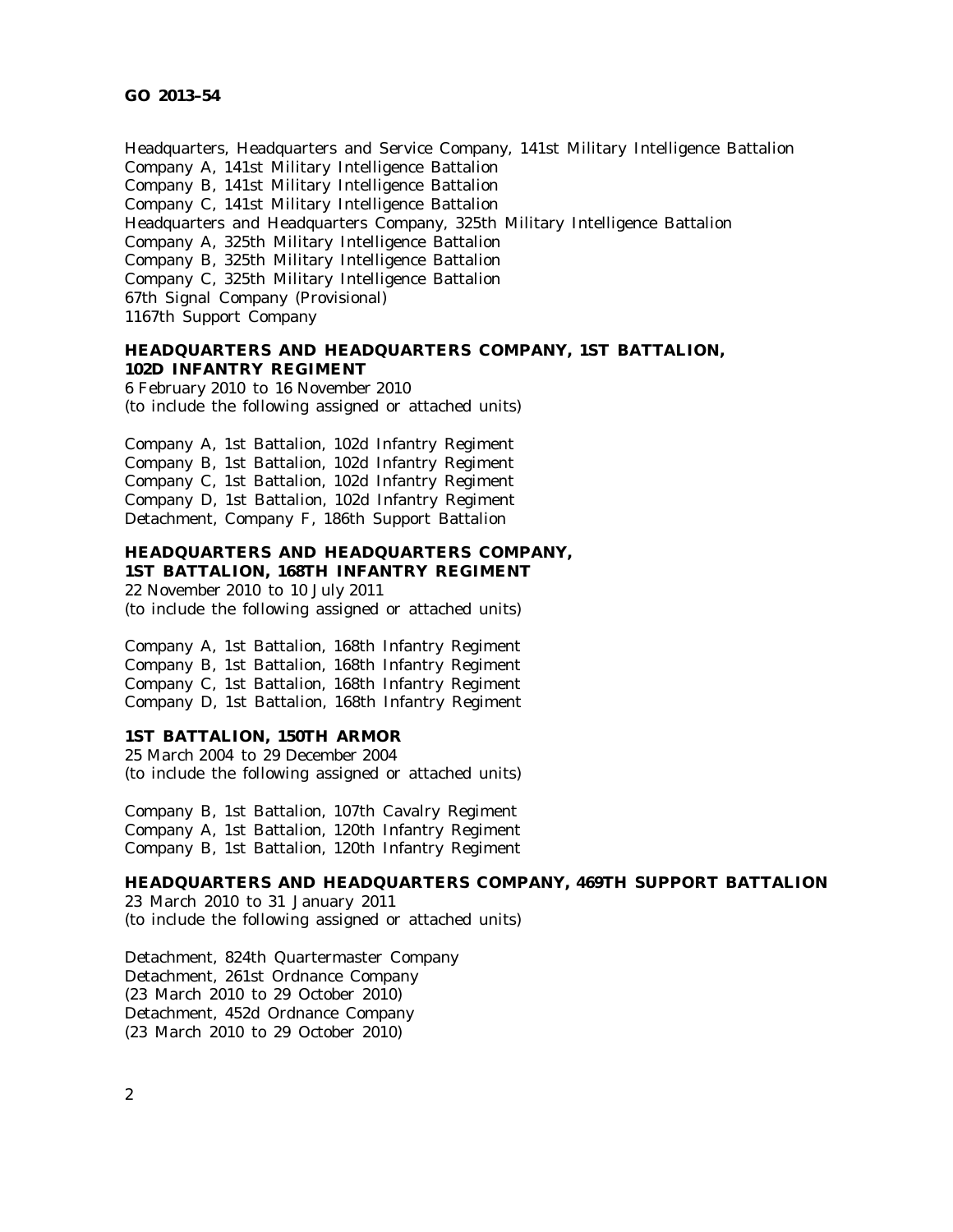### **HEADQUARTERS AND HEADQUARTERS COMPANY, 30TH SUPPORT BATTALION**

9 September 2008 to 14 July 2009 (to include the following assigned or attached units)

51st Transportation Company 574th Quartermaster Company 353d Transportation Company (9 September 2008 to 12 July 2009) Detachment, 351st Ordnance Company (25 December 2008 to 14 July 2009) Company A, 1st Battalion, 184th Infantry Regiment (29 October 2008 to 14 July 2009) Company B, 1st Battalion, 184th Infantry Regiment (29 October 2008 to 14 July 2009) Company E, 1st Battalion, 185th Armored Regiment (29 October 2008 to 14 July 2009) Company G, 181st Support Battalion (29 October 2008 to 14 July 2009) Headquarters and Headquarters Battery, 2d Battalion, 146th Field Artillery Regiment (29 October 2008 to 14 July 2009)

# **HEADQUARTERS AND HEADQUARTERS COMPANY, 2D BATTALION, 137TH INFANTRY REGIMENT**

18 June 2010 to 16 April 2011 (to include the following assigned or attached units)

Company A, 2d Battalion, 137th Infantry Regiment Company C, 2d Battalion, 137th Infantry Regiment Company E, 2d Battalion, 137th Infantry Regiment Detachment, 2137th Support Company

### **1ST BATTALION, 245TH AVIATION REGIMENT**

12 August 2010 to 11 August 2011

# **HEADQUARTERS AND HEADQUARTERS COMPANY, COMBAT AVIATION BRIGADE, 38TH INFANTRY DIVISION**

28 August 2009 to 7 June 2010 (to include the following assigned or attached units)

Detachment, 597th Maintenance Company (28 August 2009 to 14 May 2010) Detachment, Headquarters and Headquarters Company, 244th Aviation Brigade (28 August 2009 to 25 May 2010) Detachment, Company D, 52d Aviation Regiment